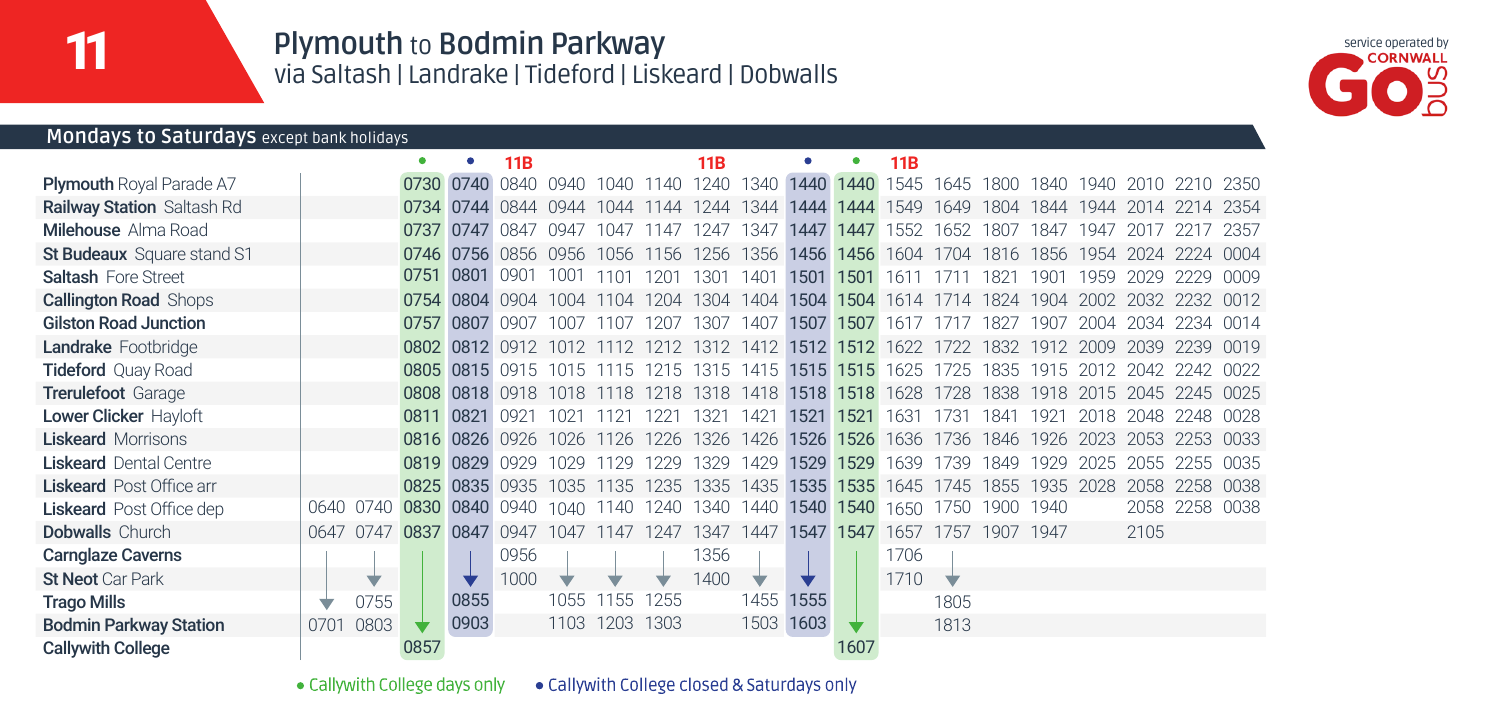# **Bodmin Parkway** to **Plymouth** via Dobwalls | Liskeard | Tideford | Saltash



#### **Mondays to Saturdays** except bank holidays

|                                       |      |             |      |       |      | 11B           |          |      |                      | 11B  | <b>11B</b> |      |      |      | 11B       |                 |           |      |      |
|---------------------------------------|------|-------------|------|-------|------|---------------|----------|------|----------------------|------|------------|------|------|------|-----------|-----------------|-----------|------|------|
| <b>Callywith College</b>              |      |             |      | ۰     | 0902 |               |          |      |                      |      |            |      | ۰    | 1627 |           |                 |           |      |      |
| <b>Bodmin Parkway Station</b>         |      | 0708        | 0808 | 0908  |      |               | 1108     | 1208 | 1308                 |      |            | 1508 | 1608 |      |           | 1815            |           |      |      |
| <b>Trago Mills</b>                    |      | 0716        | 0816 | 0916  |      |               | 1116     | 1216 | 1316                 | ٠    | ٥          | 1516 | 1616 |      |           |                 |           |      |      |
| <b>St Neot Car Park</b>               |      |             |      |       |      | 1012          |          |      |                      | 1412 | 1412       |      |      |      | 1712      |                 |           |      |      |
| <b>Carnglaze Caverns</b>              |      |             | ÷    |       |      | 1015          |          |      | ▽                    |      | 1415 1415  | v    |      |      | 1715      | ▽               |           |      |      |
| <b>Dobwalls</b> Methodist Church      |      | 0724        | 0824 | 0924  | 0924 | 1024          |          |      | 1324                 |      | 1424 1424  | 1524 | 1624 | 1649 | 1724      | 1829            | 1910 2110 |      |      |
| <b>Liskeard</b> Lloyds Bank           | 0630 | .0737       | 0837 | 0937  | 0937 | 037           | $13^{7}$ |      | 337                  | 1437 | 1437       | 537  | 1637 | 1702 | 3         | 839             | 1921      |      | 2300 |
| <b>Liskeard Dental Centre</b>         | 0632 | '39         | 0839 | 0939  | 0939 | 1039          | 139      | 239  | 1339                 | 1439 | 1439       | 1539 | 1639 | 1704 | 1739      | 1841            | 1922      |      | 2302 |
| <b>Liskeard</b> Charter Way Morrisons | 0636 | በ743        | 0843 | 0943  | 0943 | 1043          | 1143     | 243  | 1343                 | 1443 | 1443       | 1543 | 1643 | 1708 | 1743      | 1842            | 1923      |      | 2303 |
| Lower Clicker Hayloft                 | 0640 | 0747        | 0847 | 0947  | 0947 | 1047          | 1147     | 1247 | 1347                 | 1447 | 1447       | 1547 | 1647 | 1712 | 1747      | 1846            | 192       |      | 2307 |
| <b>Trerulefoot Garage</b>             | 0643 | -0750       | 0850 | 0950  | 0950 | 1050          | 1150     | 1250 | 1350                 | 1450 | 1450       | 1550 | 1650 | 1715 | 1750      | 1849            | 1930      | 130  | 2310 |
| <b>Tideford Brick Shelter</b>         | 0646 | 0753        | 0853 | 0953  | 0953 | 1053          | 153      | 253  | 1353                 | 1453 | 1453       | 1553 | 1653 | 1718 | 1753      | 1852            | 1933      | 33   | 2313 |
| Landrake Footbridge                   | 0650 | 0757        | 0857 | 0957  | 0957 | 1057          | 157      | 257  | 1357                 | 1457 | 1457       | 1557 | 1657 | 1722 | 1757      | 1855            | 936       | 136  | 2316 |
| <b>Gilston Road Junction</b>          | 0655 | <b>0802</b> | 0902 | 1002. | 1002 | 102           | 1202     | 1302 | 1402                 | 1502 | 1502       | 1602 | 1702 | 1727 | 1802      | 1900            | 941       |      | 2321 |
| <b>Callington Road shops</b>          | 0658 | 0805        | 0905 | 1005  | 1005 | 1105          | 1205     | 1305 | 1405                 | 1505 | 1505       | 1605 | 1705 | 1730 | 1805      | 1902            | 1943      | 143  | 2323 |
| <b>Cornwall College Church Road</b>   |      |             |      |       |      |               |          |      |                      |      | 1507       |      |      |      |           |                 |           |      |      |
| <b>Broad Walk Saltash school</b>      | ÷    |             |      |       |      |               |          |      |                      |      | 1510       |      |      |      |           |                 |           |      |      |
| <b>Saltash Fore Street</b>            | 0703 | 0810        | 0910 | 1010  | 1010 |               |          | 1310 | 1410                 | 1510 | 1515       | 1610 | 1710 | 1735 | 1810      | 1905            | 946       | 146  | 2326 |
| <b>St Budeaux</b> Square stand S2     | 0708 | ־פר<br>5    | 0915 | 1015  | 1015 | $\mathcal{F}$ |          | 31   | (4)<br>$\mathcal{F}$ | 1515 | 1520       | 1615 | 1715 | 1740 | 181<br>.5 | -197            | 951       | 151  | 2331 |
| <b>Milehouse Central Park</b>         | 0717 | 0824        | 0924 | 1024  | 1024 | 24            |          | 1324 | 1424                 | 1524 | 1529       | 1624 | 1724 | 1749 | 1824      | 1Q <sup>-</sup> | 1958      | 58   | 2338 |
| Railway Station Saltash Rd            | 0720 | 0827        | 0927 | 1027  | 1027 |               |          | 1327 | 1427                 | 1527 | 1532       | 1627 | 1727 | 1752 | 1821      | i 91<br>q       | 2000      | 2200 | 2340 |
| Plymouth Royal Parade A7              | 0727 | 0834        | 0934 | 1034  | 1034 | 1134          | 1234     | 1334 | 1434                 | 1534 | 1539       | 1634 | 1734 | 1759 | 1834      | 1923            | 2004      | 2204 | 2344 |

. Mondays to Fridays on schooldays only

. Every Saturday, Mondays to Fridays during school holidays

· Callywith College days only · Callywith College closed & Saturdays only